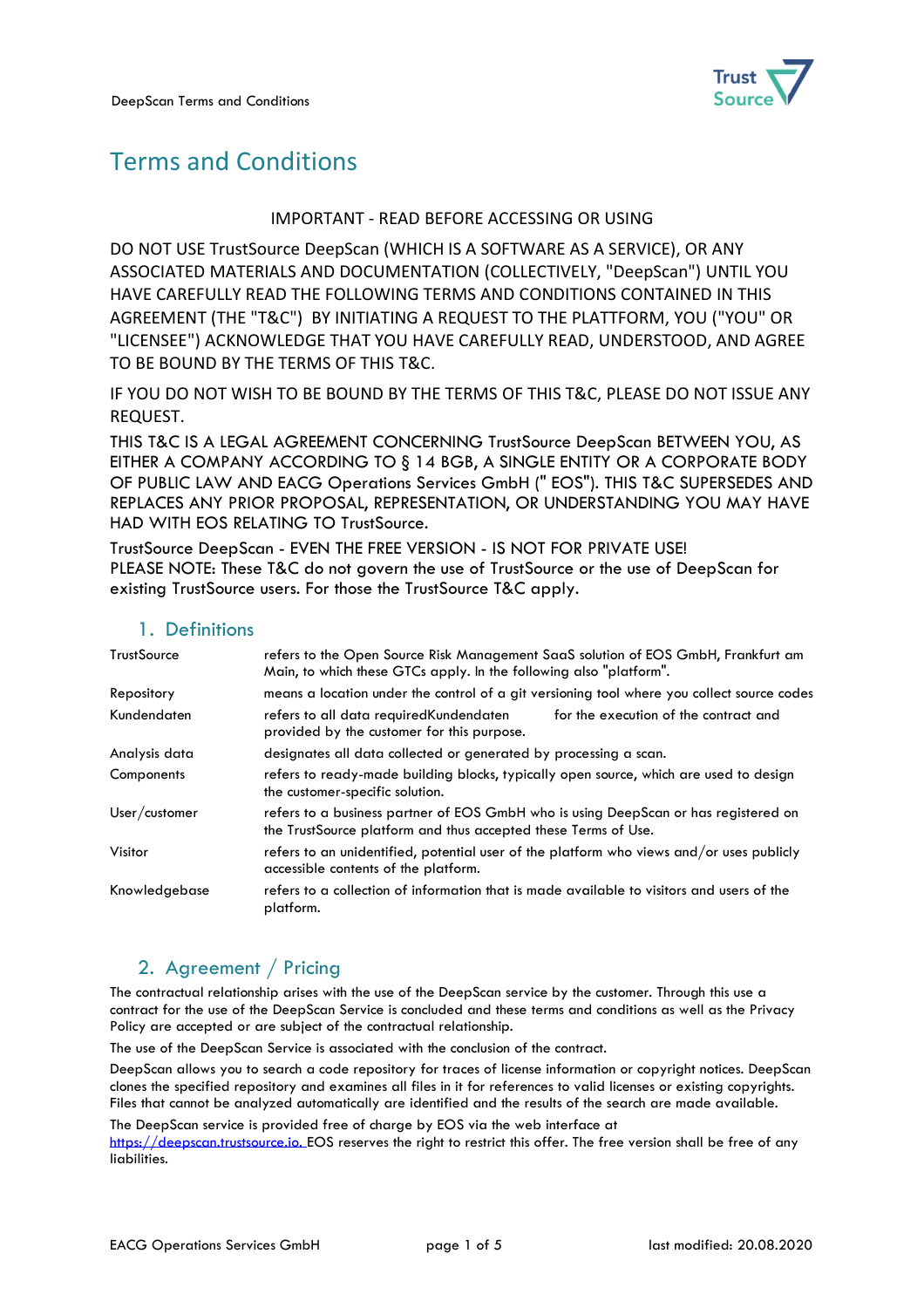

DeepScan Terms and Conditions

The customer can also choose to obtain a paid API version. In the chargeable version, EOS grants certain service levels. (see below) In order to use the Fee-Paying API, the Customer shall be required to purchase an API Key, which can be obtained at [https://www.trustsource.io/deepscan.](https://www.trustsource.io/deepscan)

# 3. Confidentiality and Data Privacy / Intellectual Property

(a) It is not necessary to provide specific personal information to use the service. Nevertheless if, in the course of the business relationship, customer data should be collected which contains specific information about the customer, this data will be protected and access by us to its contents will only be possible to the extent necessary for the provision of the services and duties related to this contract.

We have drawn up an independent data privacy [declaration,](https://www.trustsource.io/wp-content/uploads/2018/05/TS_1806_DataPrivacy_v3.pdf) the contents of which, together with these terms and conditions, govern compliance with data protection regulations within the contractual relationship.

- b) Rights of use: The customer receives a simple, non-exclusive right of use for all analysis data. He may use the analysis data within the scope of these conditions for his business purpose "Open Source Risk Management". A publication for presentation or advertising purposes requires a separate approval. Insofar as the analysis data relates to publicly accessible repositories, the Client shall grant EOS a simple, non-exclusive right to use the analysis data. We may continue to use these rights in accordance with this declaration even if the legal form of the company changes.
- c) By using the Services, the Customer acknowledges these Terms and Conditions and confirms that the confidentiality and data protection provisions of this Agreement meet its requirements.

# 4. Rights and obligations by user

- a) The customer assures that the URLs transmitted to the Service are not and in no way manipulated to obtain a falsified result of the evaluations or to disrupt the system. The customer is liable to us for ensuring that the URLs are not manipulated by him.
- b) The customer is not allowed to use or manipulate the free service or the webbased user-interface of the free service in a way, that it will allow automated use. For such use, we do provide a highly scalable REST-API to which access keys may be purchased. If we recognize such a misbehavior, we reserve the right to exclude such customer from further use and/or seek compensation of damage such an automated use might have caused.
- c) The customer may only use the platform in a way that prevents damage. The customer assures that he will only use our services and the platform for purposes that do not violate applicable law or the rights of third parties. In particular, the customer assures that he will not store any information and/or make it available to third parties that has illegal or immoral content, violates applicable data protection regulations or infringes the rights of third parties.
- d) The customer will undertake all efforts necessary to keep access credentials (in particular API keys or Scan-IDs) secret from unauthorized third parties.

The customer will inform us immediately if there is a well-founded suspicion that third parties have obtained unauthorized knowledge of access credentials or if the customer's access is used by third parties without authorization.

The customer is also obliged to pay the agreed remuneration in the event of unauthorized use by third parties with his customer data, unless the customer is not responsible for the unauthorized use. It is the customer's responsibility to prove that he is not responsible for the unauthorized use.

The customer commits to compensate us for any damage caused by unauthorized use with the customer's access credentials, unless the customer is not responsible for the unauthorized use. The customer is responsible for proving that he is not responsible for the unauthorized use.

- e) The customer commit to inform us immediately of any malfunctions in the use of DeepScan. For this purpose, we provide a separate e-mail address which can be found on the TrustSource website under Contact.
- f) The customer has the possibility to use his own structural data or reports for his own purposes, e.g. publications. In the case of publications, however, the customer is obliged to cite TrustSource DeepScan as the source.

# 5. Our service obligations

We provide the platform. It currently includes the following functional parts:

- i. Web interface for receiving the repository address, which shall be analyzed
- ii. Database for storing the request information
- iii. Backend for processing the generation of the analysis data
- iv. Web interface for presentation and analysis of the analysis data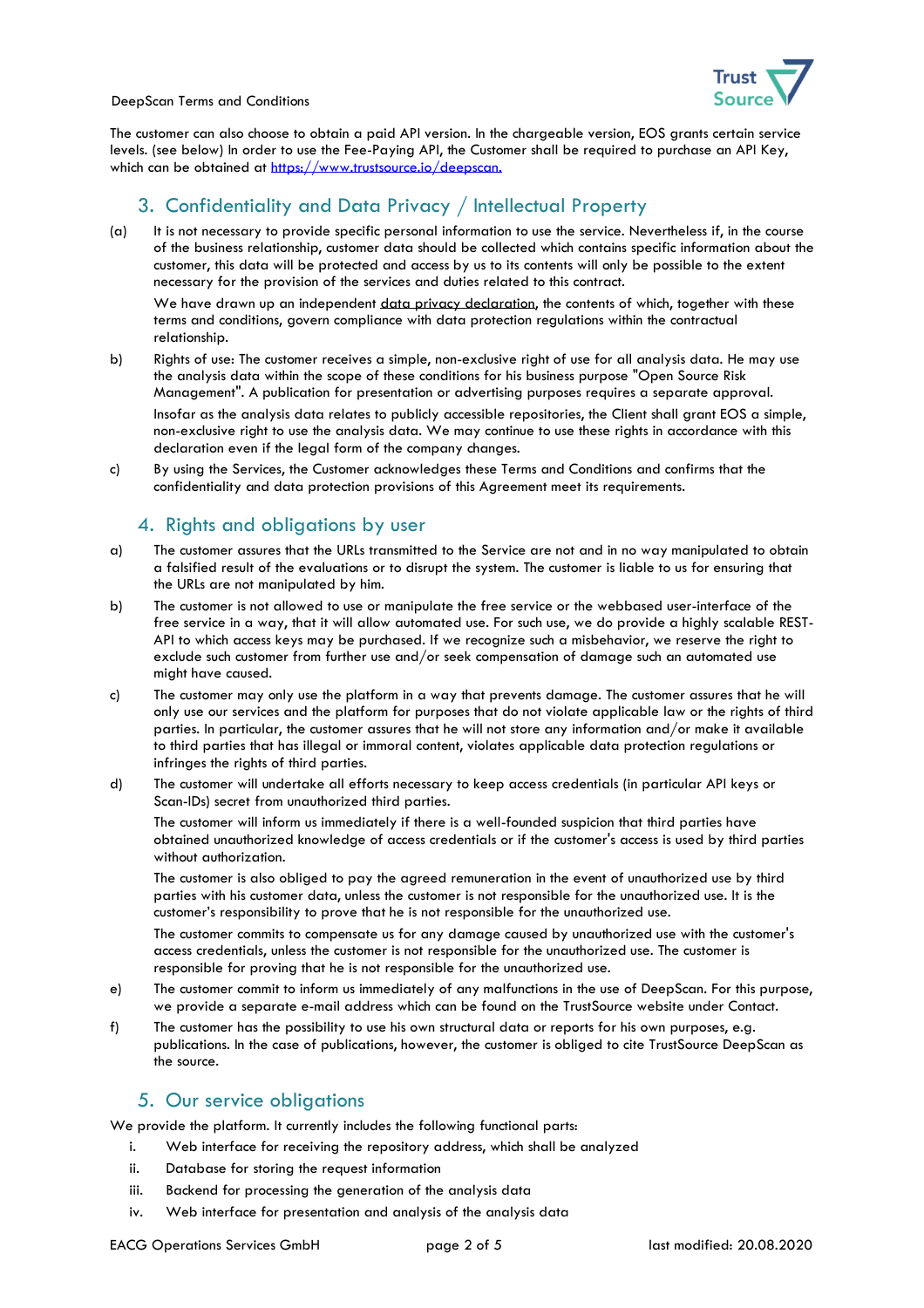

#### DeepScan Terms and Conditions

v. API for the integration of DeepScan into automated workflows

The platform is provided in English. The platform gives hints which licenses could be detected in the files or which copyright notices are contained in a repository. The platform does not provide legal advice.

We do not owe the proper functioning of access to the platform in relation to users of the free solution. In relation to paying users, we owe an adequate care that the access is not inoperable for reasons that are our responsibility.

We do not act as an Internet service provider. The customer is responsible for providing and ensuring working Internet access.

### 6. Changes and Modifications

We reserve the right to change the DeepScan software, the TrustSource website and this agreement at any time and without notice.

# 7. Confidentiality

All business and trade secrets and other information designated as confidential as well as the know-how entrusted to the customer or acquired or developed for the purpose of executing the contract, regardless of the condition or data carrier on which they are stored, are subject to the obligation of secrecy.

The customer undertakes to keep this information strictly confidential and not to make it available to any third party. The customer must take all necessary and reasonable measures to fulfil this obligation of secrecy.

The obligation of secrecy does not apply to information,

- which were already known to the public or were generally accessible,
- which were already known to the customer or which were lawfully received by third parties,
- whose release we agree to in writing.

In the event of a dispute, the customer is obliged to prove that the information is not subject to the obligation of secrecy.

The obligation to maintain secrecy shall apply for the duration of the respective individual contracts and, in addition, for a period of 2 years after termination of the individual contracts.

#### 8. Liability

DeepScan uses various automated processes to examine the files in a repository for information about licenses and copyrights. A variety of file types are considered, but currently not all of them! For example, video or image files are currently not considered. In addition, even an automated analysis will not necessarily be able to detect all hidden license or copyright information. Foreign language references that do not correspond to known license texts are grateful, for example. In individual cases, only a dedicated, manual check performed by specialists can produce a clear certificate of the effective license situation. DeepScan does not constitute legal advice and therefore does not assume any liability for any legal consequences for the user or his customers resulting from the use of Open Source.

We shall be liable in accordance with the statutory provisions for damages resulting from intentional or grossly negligent breaches of contract and fraudulent intent on our part, on the part of our legal representatives or vicarious agents, for damages resulting from the breach of a guarantee assumed by us and for damages resulting from culpable injury to life, limb or health. In this case the liability for damages is limited to the foreseeable, typically occurring damage, as far as there is no intent.

Any further liability is excluded regardless of the legal nature of the asserted claim; this applies in particular to tortious claims or claims for compensation for futile expenditure instead of performance. Insofar as liability is excluded or limited, this also applies to the personal liability of our employees, workers, staff, representatives and vicarious agents.

Except in cases of intent and gross negligence, we shall not be liable for damage that has not occurred to the delivery item or the processed item itself. In particular, we are not liable for lost profits or other financial losses of the user.

All claims of the user shall become statute-barred after 12 months.

#### 9. Risks form the usage of Software and the Internet

DeepScan works with several proven methods to detect licenses and copyrights. Especially the SPDX-known licenses serve as a basis for the identification of licenses. It may well be that texts that are legally to be interpreted as licenses are not interpreted as such if they do not meet any known criteria for licenses or copyrights representation! The customer has to assess this risk for himself in relation to the repository to be examined. We do not guarantee the identification of license texts that are not covered by the [SPDX.org](http://spdx.org/) directory.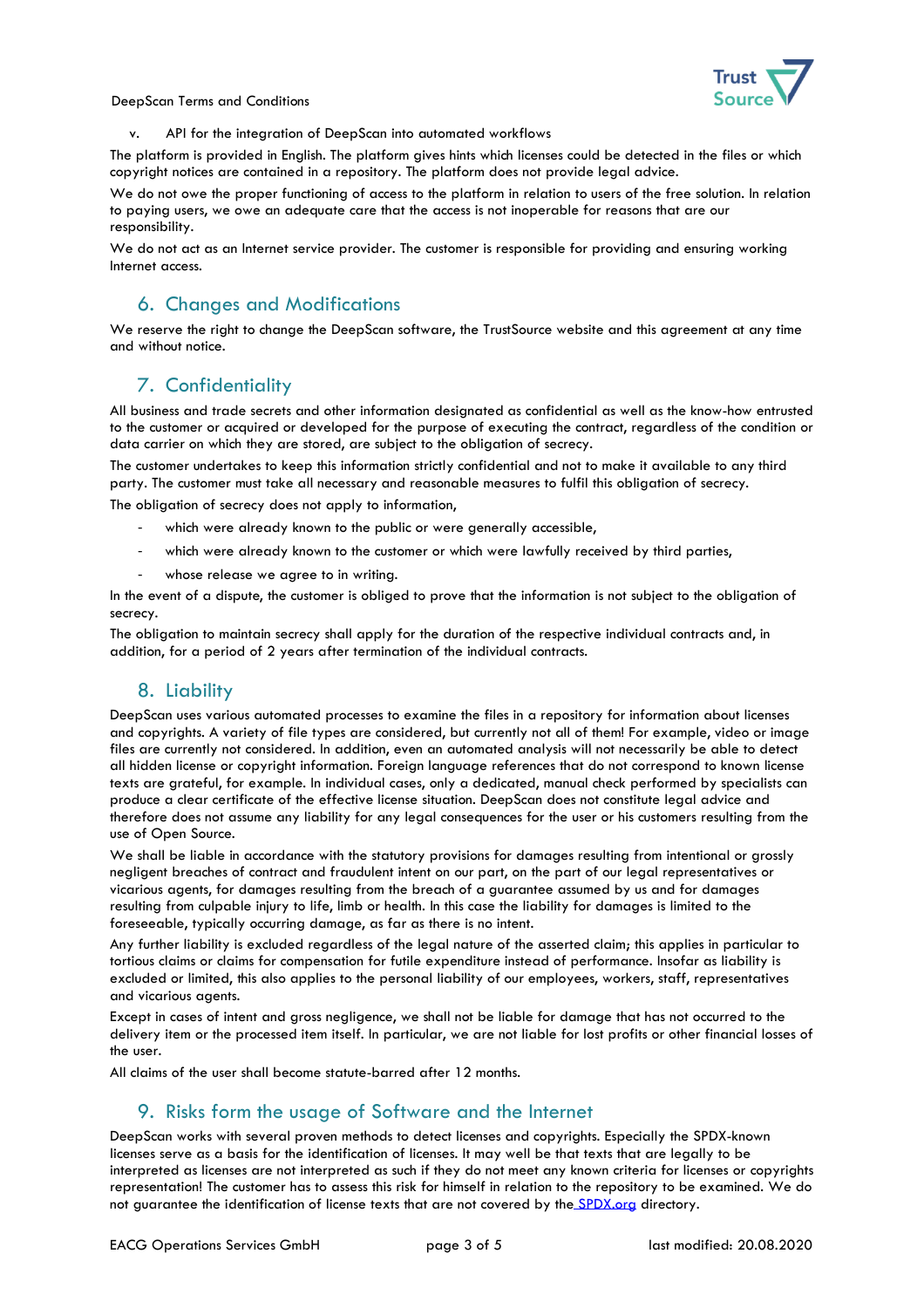

DeepScan Terms and Conditions

Communication with the DeepScan Service requires that port 443 be unblocked in the company's own firewall. Port 443 is outbound typically for https: opened for Internet use. However, this may not be desirable in certain data center zones. The user must assess this risk for his system himself. We do not accept any liability in the event of a firewall restriction.

# 10. Termination / Changes of Subscription

Cancellations of the paid version (subscription) must be made in writing. Transaction packages cannot be cancelled.

i) Termination by the user:

Users can cancel or reduce their subscription at the end of a subscription period, subject to the notice period at the end of the period. The currently valid models and periods of notice are

- Free / none
- Professional / monthly, 2 weeks to end of month
- Corporate / quarterly, 4 weeks to end of quarter
- Enterprise (receives an individual agreement)
- (ii) termination by us:

We are entitled to terminate the contract with a notice period of 2 months to the end of a calendar month if the user repeatedly falls behind with due claims on his user account. In this case, the prerequisite for termination is that we have previously requested the user to pay at least once with a payment period of one week, but without success. The request for payment can be made by letter, fax or e-mail, no special form is required.

The right to extraordinary termination for good cause remains unaffected. An important reason for termination by us is given in particular if

- i) the use by the customer endangers the operation or the security of the platform
- ii) the user uses the services of TrustSource DeepSac, the Platform or the scanners for purposes that violate applicable law and/or the rights of third parties.

# 11. Miscellaneous concerning our Service "Knowledgebase"

a) We providea) all of the TrustSource platform under the name "Knowlegdebase" with background information on topics related to Open Source in general as well as operating instructions for using the TrustSource services and the DeepScan service and best practices on methodology and procedures for dealing with licensing issues, handling known vulnerabilities or handling critical components.

This information and notes can be accessed and read in the version available on the platform by every visitor and user of the platform. We do not guarantee that this information and advice is available at all times.

b) The information is prepared by us to the best of our knowledge and updated to an appropriate extent. We cannot guarantee that this information is always up to date.

Notes on operation and on the methodology and procedure are a help for the user. We do not guarantee that these notes will lead to a specific result.

A liability for the correctness of the content is only accepted in cases of intentional or grossly negligent action.

c) The copyright for all content published on the platform, regardless of its type or embodiment, is due solely to us, or, if appropriately identified, to the respective author or manufacturer.

# 12. Miscellaneous concerning our Service "Standard Support"

a) We alsoa) offer customers of the paid API version interactive support for the use of the DeepScan service.

Support refers to the processing and resolution of requests for the use of the platform, via e-mail. We offer the customer the opportunity to submit a support request during support hours. The processing is carried out by us within the response time.

Support does not include consulting, education or training regarding the handling of legal issues or questions about software development or solution or architecture design. These services can be purchased separately via an additional consulting contract (see Extended Support).

b) Depending on the agreement of the support contract, we provideb) a support telephone number or access to an online support system on the platform.

If support is provided via a support telephone number, a customer service agent can be reached via this number during the agreed support hours. If this is not possible, for example if all agents are already busy